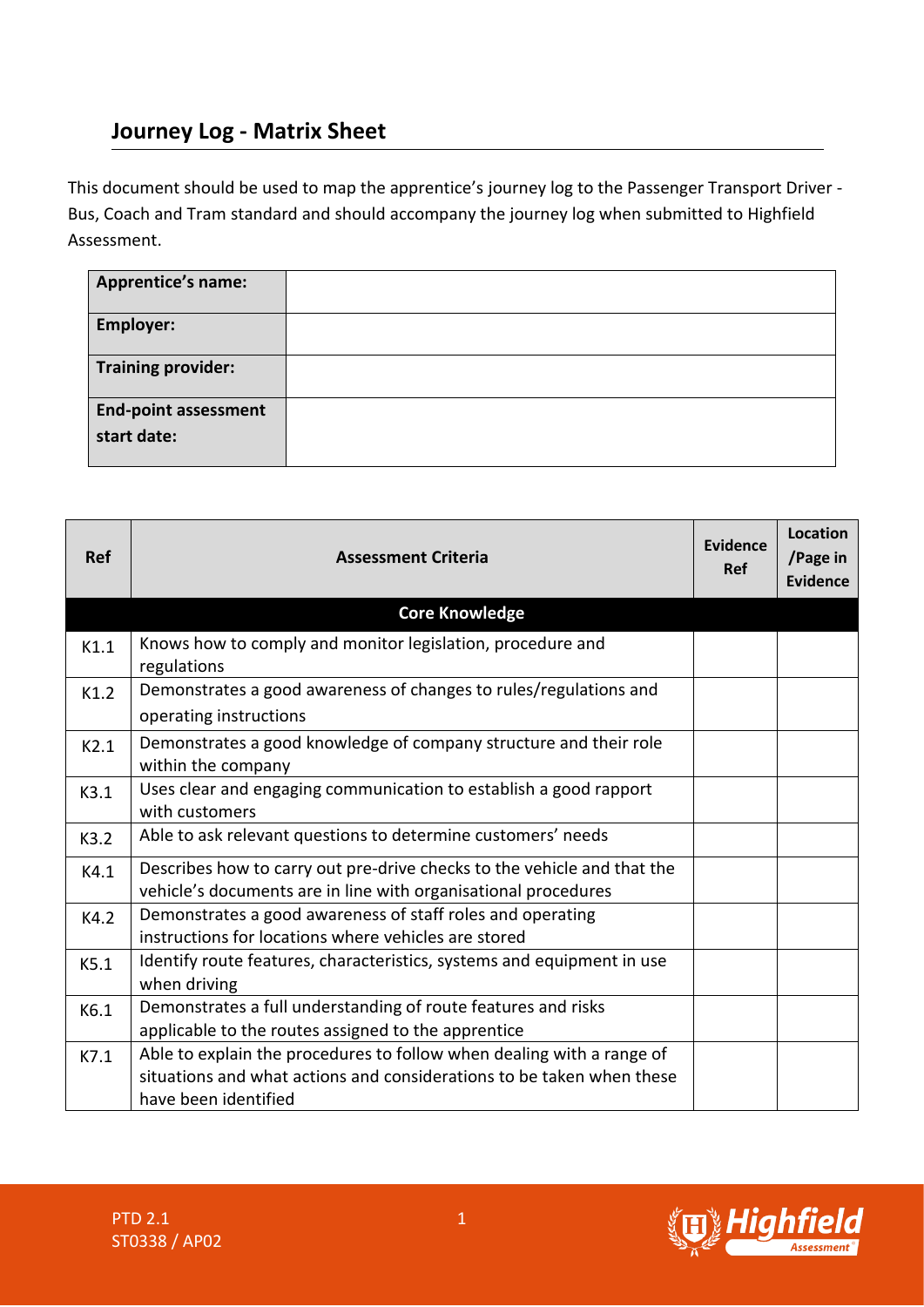| <b>Core Skills and Competence</b> |                                                                         |  |  |
|-----------------------------------|-------------------------------------------------------------------------|--|--|
| S1.1                              | Meets the requirements for personal preparation and appearance          |  |  |
| S1.2                              | Obtains relevant information and documentation to ensure duties can     |  |  |
|                                   | be performed in a safe and efficient manner                             |  |  |
| S2.1                              | Able to identify, communicate and act upon company information and      |  |  |
|                                   | notices                                                                 |  |  |
| S3.1                              | Applies rules, procedures and the company's policies at all times and   |  |  |
|                                   | demonstrates due regard for safety when carrying out duties             |  |  |
| S4.1                              | Able to recognise inappropriate behaviour and knows how to assess the   |  |  |
|                                   | risks in the situation                                                  |  |  |
| S4.2                              | Able to prioritise the action to be taken, in line with approved        |  |  |
|                                   | organisational guidelines                                               |  |  |
| S5.1                              | Describes when and how to get help from other sources in situations     |  |  |
|                                   | outside own personal authority or ability to deal with                  |  |  |
| S6.1                              | Able to collect and report information following a situation            |  |  |
| S7.1                              | Demonstrates how to book on duty at the correct time ensuring all       |  |  |
|                                   | required checks have been completed in time for the start of the shift  |  |  |
| S8.1                              | Demonstrates how to prioritise own duties ensuring all activities are   |  |  |
|                                   | completed to time and the service is maintained                         |  |  |
| S9.1                              | Carries out duties in accordance with appropriate organisational        |  |  |
|                                   | policies concerning conduct and appearance                              |  |  |
| S10.1                             | Ensures a clean and tidy working environment is maintained at all times |  |  |
| S11.1                             | Can explain in full the procedures to follow when lost property is      |  |  |
|                                   | reported or found                                                       |  |  |
| S12.1                             | Demonstrates a good knowledge of progression opportunities and          |  |  |
|                                   | reflects on opportunities for personal improvement                      |  |  |
| S13.1                             | Able to demonstrate where feedback on personal performance has          |  |  |
|                                   | been collated                                                           |  |  |
| S14.1                             | Proactively shares information, which can be trusted                    |  |  |
| S14.2                             | Considers impact of own actions on other people or activities           |  |  |
| S15.1                             | Able to ask relevant questions to determine customers' and              |  |  |
|                                   | stakeholders' needs                                                     |  |  |
| S16.1                             | Is cooperative and helpful to customers, colleagues and managers        |  |  |
| S17.1                             | Describes the needs of others when taking action, in a way that reduces |  |  |
|                                   | any potential conflict                                                  |  |  |
| S18.1                             | Attitude is respectful and positive and does not have a negative impact |  |  |
|                                   | on other people                                                         |  |  |

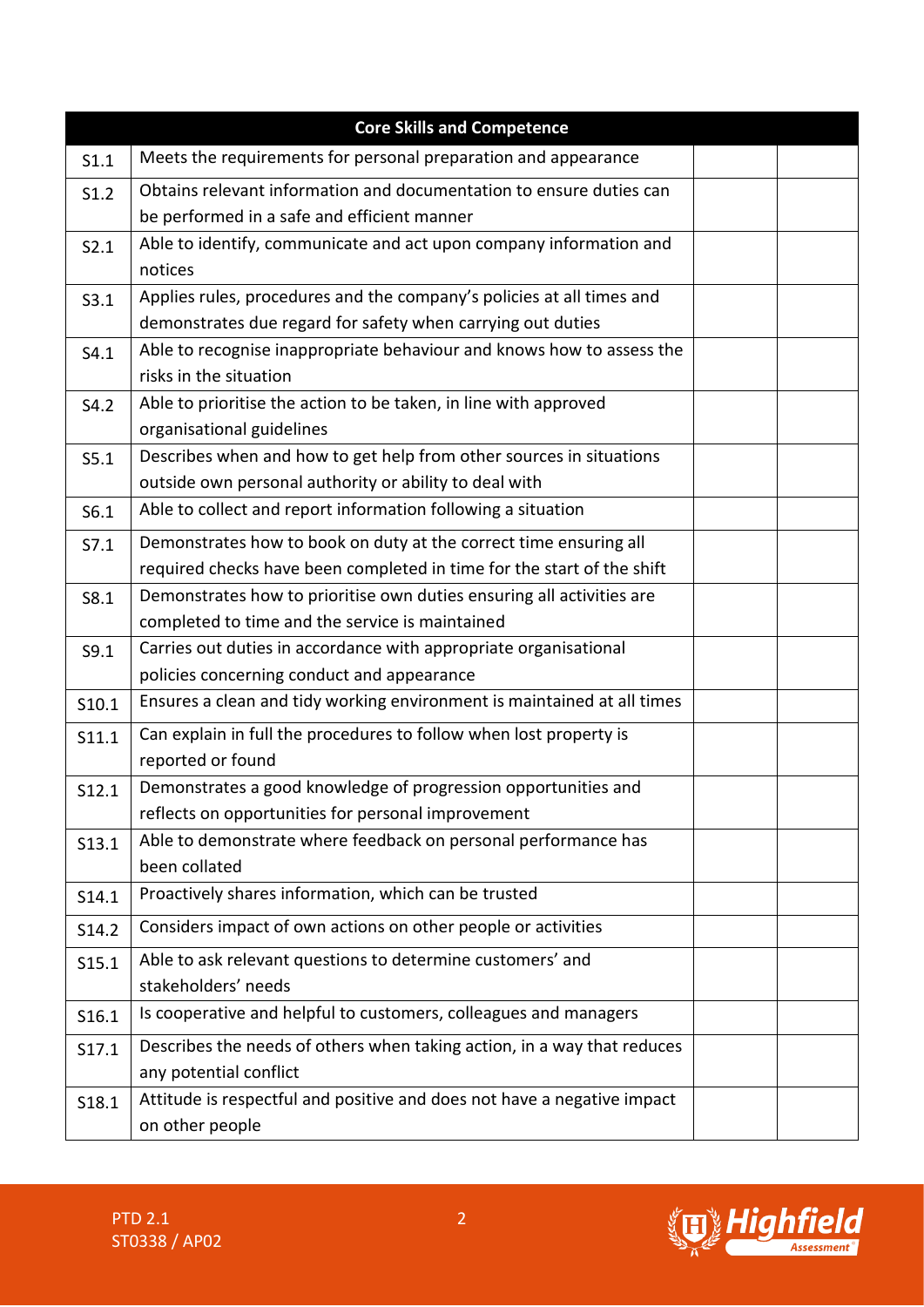| S19.1 | Demonstrates a consistent approach to all customer interactions, treats  |  |
|-------|--------------------------------------------------------------------------|--|
|       | all customers fairly and in line with requirements                       |  |
| S20.1 | Considers the impact of own actions on other people or activities        |  |
| S21.1 | Routinely follows standardised procedures relating to planned activities |  |
| S22.1 | Demonstrates core safety requirements of vehicle within a depot or       |  |
|       | station including the appropriate authority to be gained prior to        |  |
|       | preparing vehicle                                                        |  |
| S22.2 | Demonstrates due regard for safety by using authorised walking routes    |  |
|       | and wearing appropriate PPE                                              |  |
| S23.1 | Demonstrates how to carry out preparation/mobilisation/service safety    |  |
|       | checks of vehicle within timescales                                      |  |
| S23.2 | Demonstrates good core safety and protection requirements of vehicles    |  |
|       | within a depot or station                                                |  |
| S23.3 | Able to report any vehicle defects or problems when preparing the        |  |
|       | vehicle                                                                  |  |
| S24.1 | Describes how to drive the vehicle in a way that does not put others at  |  |
|       | risk including restricted spaces and different weather conditions        |  |
| S25.1 | Demonstrates good decision-making skills, considers risks, takes         |  |
|       | appropriate action, makes decisions when needed and is not impulsive     |  |
| S25.2 | Is able to identify problems and remedy them without jumping to          |  |
|       | conclusions or making assumptions                                        |  |
| S26.1 | Able to clearly describe the procedure and prepare the relevant          |  |
|       | information for handing the vehicle over to others                       |  |
| S27.1 | Able to prepare and submit documentation containing performance,         |  |
|       | incident and technical information                                       |  |
| S28.1 | Able to describe how and when to make timely and clear                   |  |
|       | announcements to passengers                                              |  |
| S29.1 | Checks the vehicle displays the correct destination, signage and         |  |
|       | information and able to make changes if necessary without impacting      |  |
|       | on the service                                                           |  |
| S30.1 | Describes how to assist customers with enquiries in a clear, polite,     |  |
|       | respectful and friendly manner                                           |  |
| S31.1 | Ensures the vehicle is operating efficiently and knows what action to    |  |
|       | take if any irregularities are identified                                |  |
| S32.1 | Describes the different warnings and indications                         |  |
| S32.2 | Able to establish the occurrence and location of faults and failures     |  |
|       | accurately and promptly and report using the appropriate                 |  |
|       | organisational procedures                                                |  |

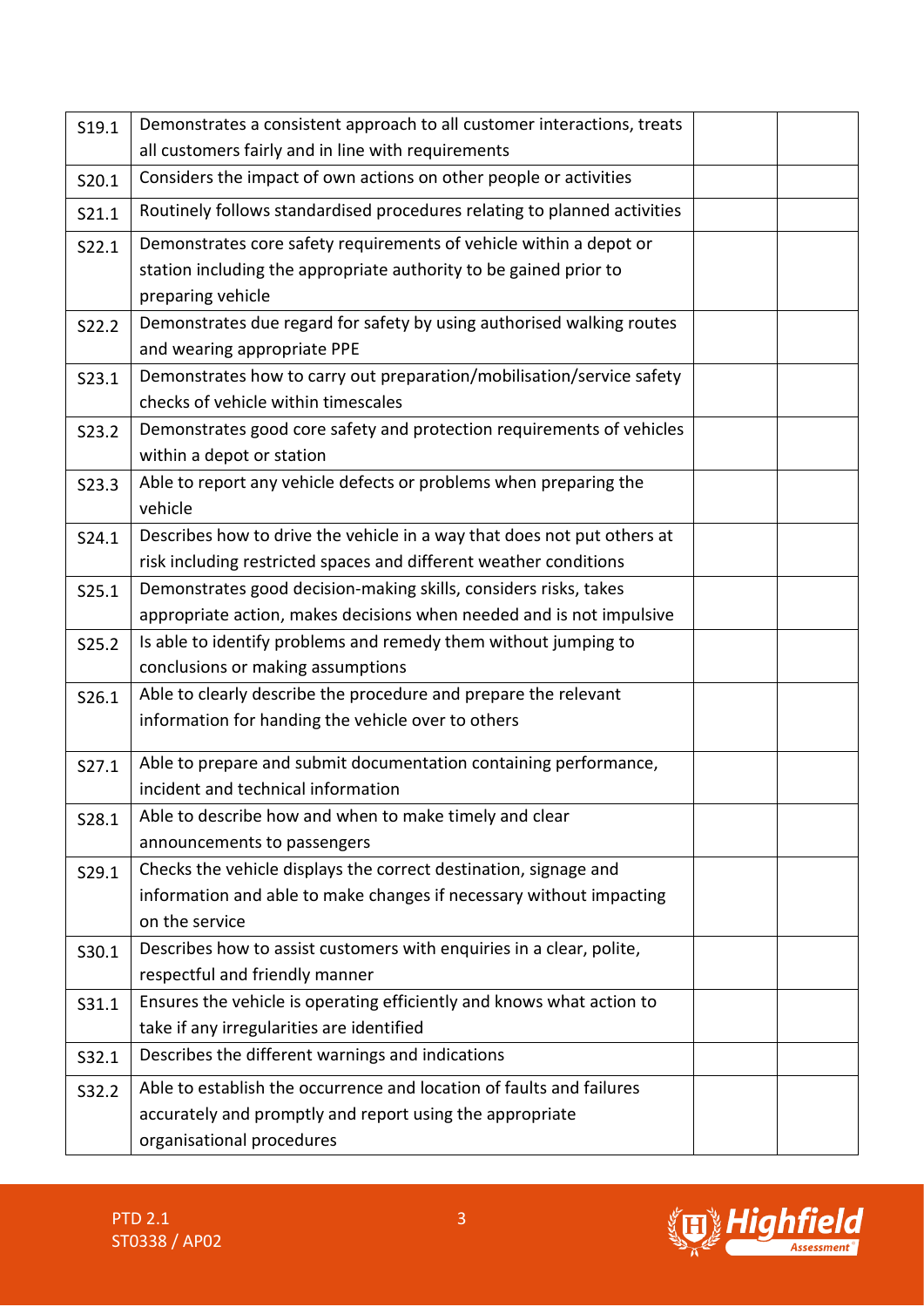| S33.1            | Demonstrates a good understanding of how to start and control the<br>vehicle safely                                                                               |  |
|------------------|-------------------------------------------------------------------------------------------------------------------------------------------------------------------|--|
| S33.2            | Any irregularities are identified, communicated and recorded promptly<br>using approved methods                                                                   |  |
| S34.1            | Demonstrates an ability to ensure passengers' comfort, e.g. smooth<br>braking                                                                                     |  |
| S35.1            | Demonstrates a good understanding of the route being driven and<br>applicable risks including how to make scheduled stops, assisting<br>customers where necessary |  |
| S36.1            | Able to implement approved safety measures for protection following<br>organisational procedures                                                                  |  |
| S37.1            | Able to identify and report an emergency situation, understands how to<br>contain the risk and minimise the effect the emergency has on others                    |  |
| S38.1            | Able to clearly describe the actions and reporting procedures when a<br>vehicle needs to be taken out of service                                                  |  |
|                  | <b>Behaviours</b>                                                                                                                                                 |  |
| <b>B1.1</b>      | Proactively shares information, which can be trusted at all times                                                                                                 |  |
| B1.2             | Openly supports change                                                                                                                                            |  |
| B2.1             | Listens to and acts upon feedback                                                                                                                                 |  |
| B <sub>2.2</sub> | Attitude is respectful and positive and never has a negative impact on<br>other people                                                                            |  |
| B3.1             | Concentrates on immediate task at hand                                                                                                                            |  |
| <b>B3.2</b>      | Remains calm and professional when under pressure                                                                                                                 |  |
| B4.1             | Shows ability to act to keep passengers safe at all times                                                                                                         |  |
| B5.1             | Attitude is respectful and positive and never has a negative impact on<br>other people                                                                            |  |
| B6.1             | Follows standardised procedures routinely                                                                                                                         |  |
| B6.2             | Demonstrates a quality service by working to both legislation and<br>organisational policy requirements                                                           |  |

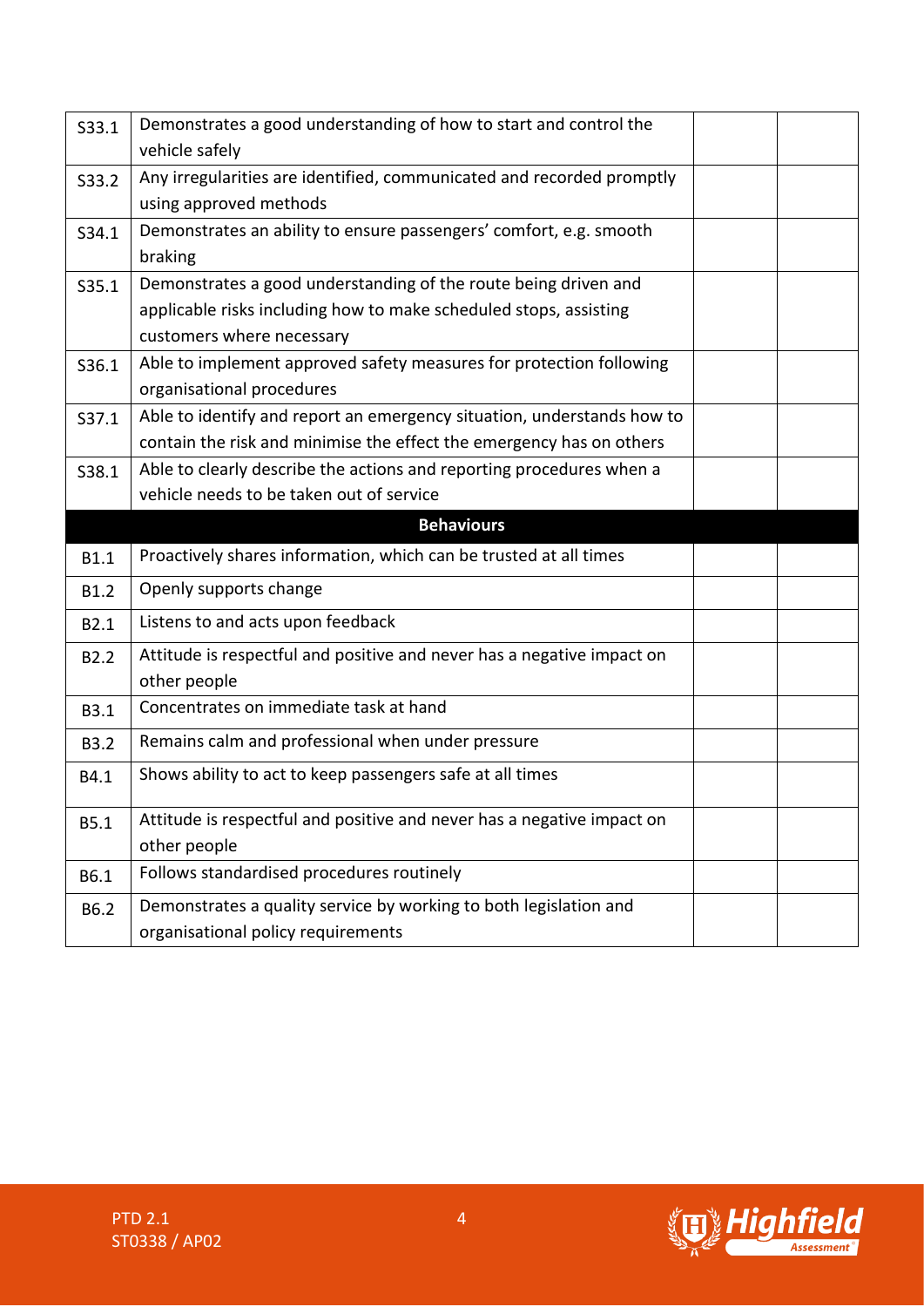| <b>Specific Bus Requirements</b> |                                                                        |  |  |
|----------------------------------|------------------------------------------------------------------------|--|--|
| SB1.1                            | Demonstrates how to use the appropriate systems and equipment          |  |  |
|                                  | when recording transactions, including reconciling errors              |  |  |
| SB2.1                            | Demonstrates a good, polite manner when assisting customers as         |  |  |
|                                  | appropriate, providing relevant information when asked                 |  |  |
| <b>KB1.1</b>                     | Able to explain the procedures for collecting revenues and know how to |  |  |
|                                  | use appropriate equipment                                              |  |  |
| KB2.1                            | Describes the different types of correct signage and how they would be |  |  |
|                                  | displayed                                                              |  |  |
| <b>KB2.2</b>                     | Describes the importance of good customer service and has a good       |  |  |
|                                  | knowledge of where to locate relevant information                      |  |  |
|                                  | <b>Specific Coach Requirements</b>                                     |  |  |
| SC1.1                            | Demonstrates how to use the appropriate systems and equipment          |  |  |
|                                  | when recording transactions, including reconciling errors              |  |  |
| SC2.1                            | Demonstrates a good, polite manner when assisting customers as         |  |  |
|                                  | appropriate, providing relevant information when asked                 |  |  |
| SC3.1                            | Describe two different statutory requirements when operating a vehicle |  |  |
|                                  | outside of the United Kingdom                                          |  |  |
| KC1.1                            | Able to explain the procedures for collecting revenues and know how to |  |  |
|                                  | use appropriate equipment                                              |  |  |
| KC2.1                            | Describes the different types of correct signage and how they would be |  |  |
|                                  | displayed                                                              |  |  |
| <b>KC2.2</b>                     | Describes the importance of good customer service and has a good       |  |  |
|                                  | knowledge of where to locate relevant information                      |  |  |
| <b>KC3.1</b>                     | Demonstrates a good knowledge of statutory requirements when           |  |  |
|                                  | operating a vehicle outside of the United Kingdom                      |  |  |